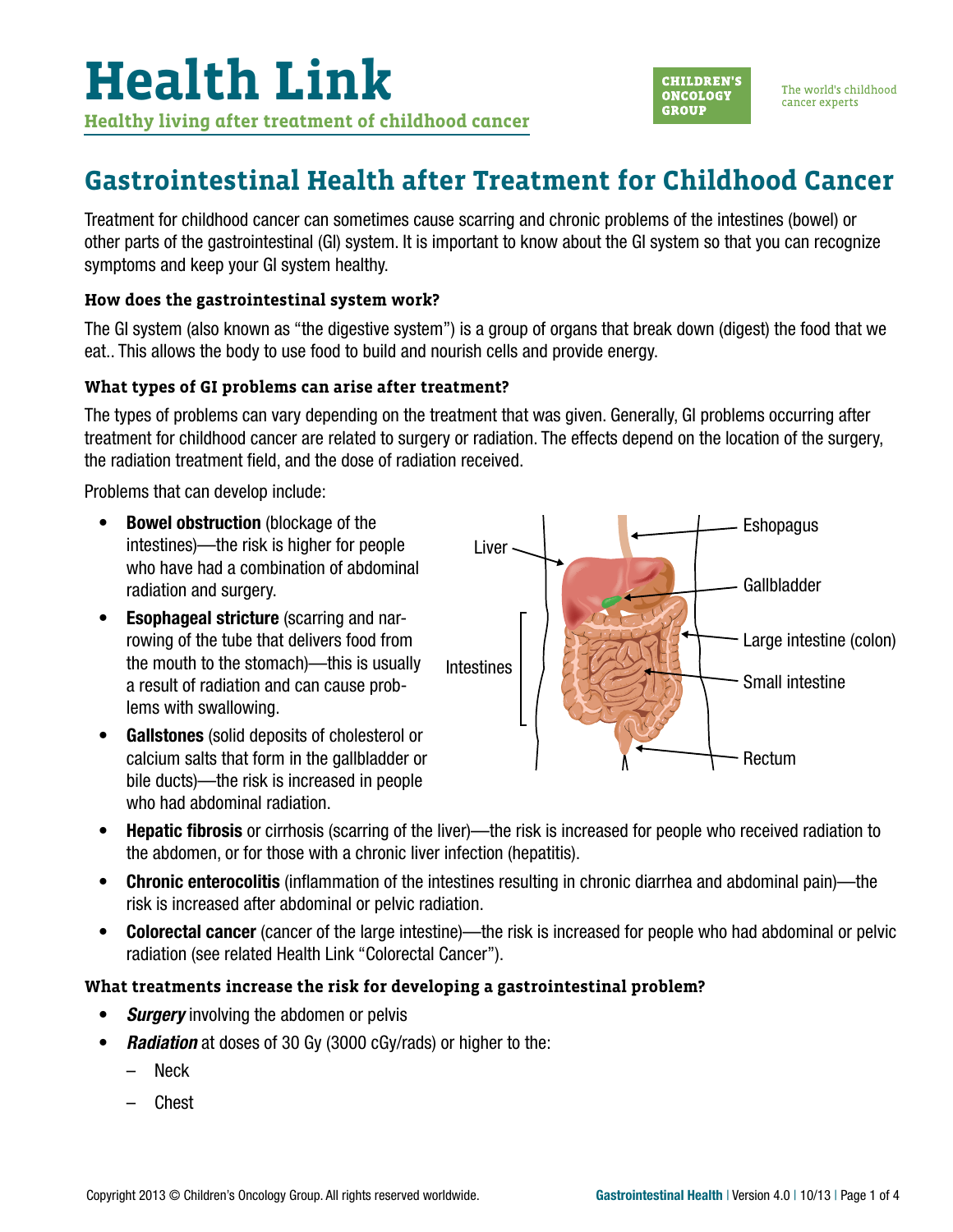# **Health Link Healthy living after treatment of childhood cancer**

**CHILDREN'S ONCOLOGY GROUP** 

The world's childhood cancer experts

- Abdomen
- Pelvis
- Other risk factors include:
	- History of bowel adhesions (scarring)
	- History of bowel obstruction (blockage)
	- History of chronic graft-versus-host disease (cGVHD) of the intestinal tract
	- Family history of colorectal or esophageal cancer
	- Family history of gallstones
	- Tobacco use

### **What are the possible symptoms of a gastrointestinal problem?**

- Chronic acid reflux (heartburn)
- Difficult or painful swallowing
- Chronic nausea or vomiting
- Abdominal pain
- Chronic diarrhea
- Chronic constipation
- Black tarry stools or blood in stool
- Weight loss
- Changes in appetite
- Abdominal distension/feeling bloated
- Jaundice/yellow eyes, yellow skin (see related Health Link: "Liver Health")

If you develop any of these symptoms, see your healthcare provider. Symptoms that come on quickly or are severe (such as the sudden onset of abdominal pain and vomiting) may indicate a more urgent problem (such as a bowel obstruction) requiring immediate medical evaluation.

#### **What medical tests are used to screen for a gastrointestinal problem?**

Screening for problems affecting the GI system involves an annual physical examination by a qualified health care professional. X-rays, blood tests, and testing for small amounts of blood in the stool (called the guaiac test) are sometimes needed. An **ultrasound** may be needed if gallstones or gallbladder problems are suspected. Additionally, certain tests that examine the inside of the colon (colonoscopy) or esophagus (endoscopy) with special instruments are sometimes needed.

#### **What can be done to prevent gastrointestinal problems?**

- Develop a healthy nutrition plan. Suggestions for a healthy diet include:
	- Choose a variety of foods from all the food groups. Visit *[www.choosemyplate.gov](http://www.choosemyplate.gov)* for help developing a well-balanced meal plan.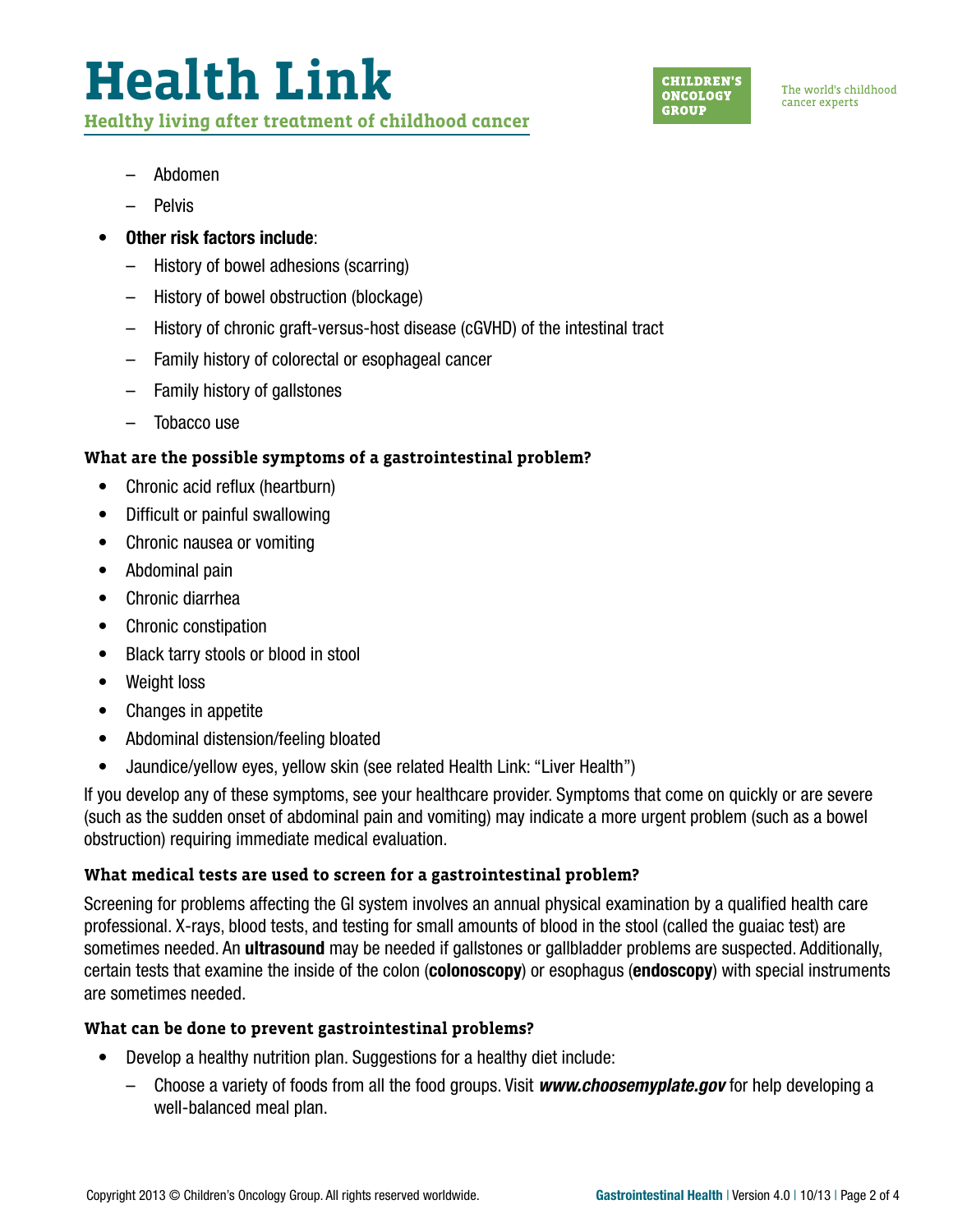### **Health Link Healthy living after treatment of childhood cancer**

- Eat 5 or more servings a day of fruits and vegetables, including citrus fruits and dark-green and deep-yellow vegetables.
- When drinking juice, choose 100% fruit or vegetable juice, and limit to about 4 ounces a day.
- Eat plenty of high fiber foods, such as whole grain breads, rice, pasta and cereals. Avoid foods high in sugars (such as candy, sweetened cereals, and sodas).
- Buy a new fruit, vegetable, low-fat food, or whole grain product each time you shop for groceries.
- Decrease the amount of fat in your meals by baking, broiling or boiling foods and not eating fried foods.
- Limit intake of red meat by substituting fish, chicken, turkey or beans. When you eat meat, select leaner cuts and smaller portions.
- Limit fried and high-fat foods, such as fries, snack chips, cheeseburgers, and pizza.
- Choose low-fat milk and dairy products.
- Avoid salt cured, smoked, charbroiled and pickled foods.
- Be sure that you eat foods rich in calcium, such as milk, yogurt and dark green vegetables.
- Avoid cancer-promoting habits.
	- Do not smoke or use tobacco products.
	- Avoid second-hand smoke when at all possible.
- If you drink alcohol, use moderation.
	- Heavy drinkers (people who drink two or more hard drinks per day), especially those who use tobacco, have a higher risk of GI cancer and other gastrointestinal problems.
	- Limiting the use of alcohol can reduce these risks.

Written by: Sharon M. Castellino, MD, Department of Pediatrics, Hematology/Oncology, Wake Forest University Health Sciences, Winston-Salem, NC, and Sheila Shope, RN, FNP, After Completion of Therapy (ACT) Clinic, St. Jude Children's Hospital, Memphis, TN.

Reviewed by Jacqueline Casillas, MD; Melissa M. Hudson, MD; Wendy Landier, RN, PhD, CPNP, CPON®; and Joan Darling, PhD.

### **Additional health information for childhood cancer survivors is available at**  *[www.survivorshipguidelines.org](http://www.survivorshipguidelines.org)*

Note: Throughout this *Health Links* series, the term "childhood cancer" is used to designate pediatric cancers that may occur during childhood, adolescence, or young adulthood. Health Links are designed to provide health information for survivors of pediatric cancer, regardless of whether the cancer occurred during childhood, adolescence, or young adulthood.

#### Disclaimer and Notice of Proprietary Rights

Introduction to Late Effects Guidelines and Health Links: *The Long-Term Follow-Up Guidelines for Survivors of Childhood, Adolescent, and Young Adult Cancers* and accompanying *Health*  Links were developed by the Children's Oncology Group as a collaborative effort of the Late Effects Committee and Nursing Discipline and are maintained and updated by the Children's Oncology Group's Long-Term Follow-Up Guidelines Core Committee and its associated Task Forces.

To cancer patients (if children, their parents or legal guardians): Please seek the advice of a physician or other qualified health provider with any questions you may have regarding a medical condition and do not rely on the Informational Content. The Children's Oncology Group is a research organization and does not provide individualized medical care or treatment.